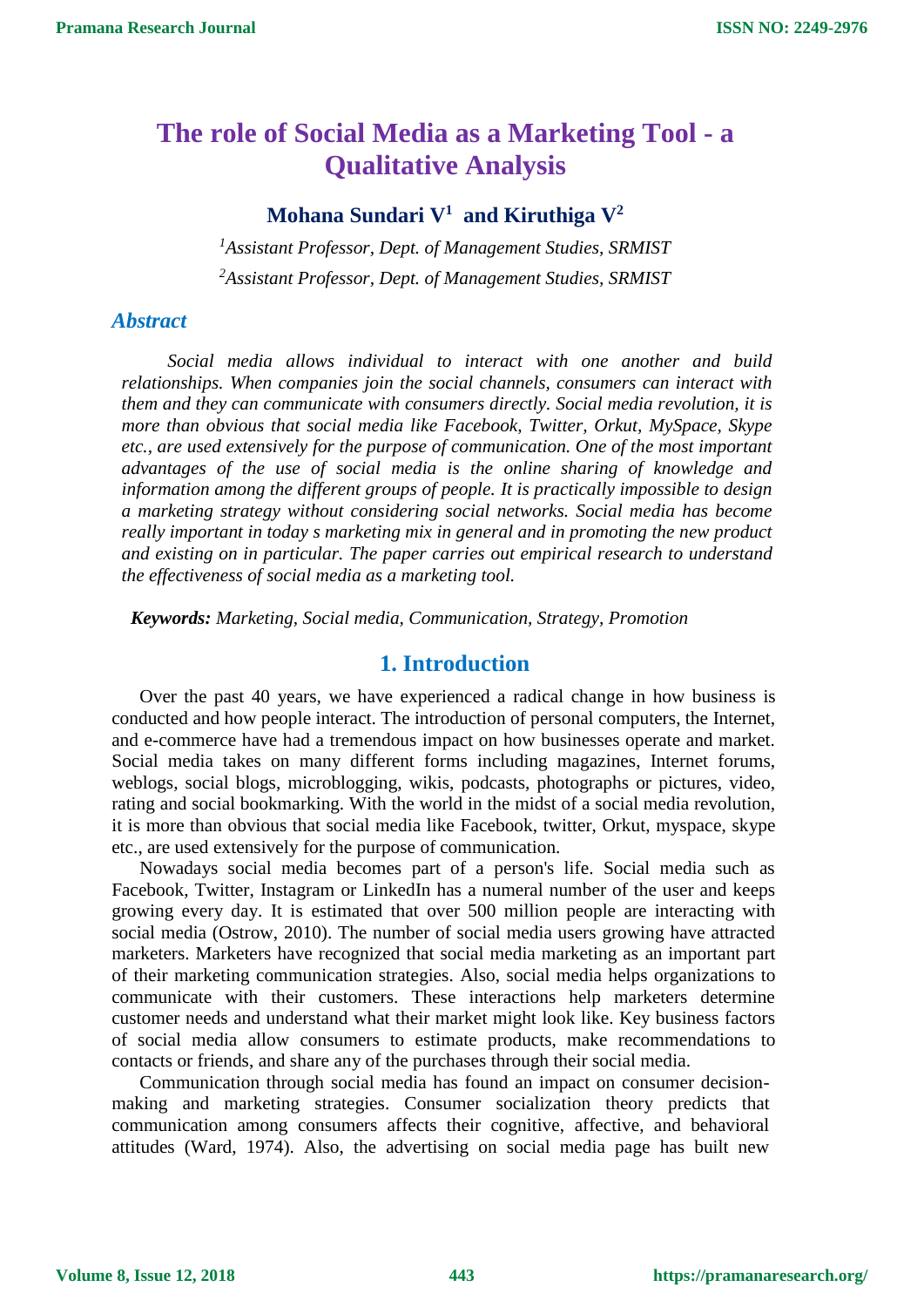consumer's behavior. Consumers tend to make purchases or conduct business on social media.

Recommendations by friends or connections on social media also could help consumers on decision- making. Those recommendations could help brand attitudes, purchasing attitudes, and advertising attitudes. The more good responses on the products or services, the more attractive for consumer purchasing. Most of the top brands and services notice it and started to focus on social media marketing.

## **1.1 Meaning and Definition**

The term Social media refers to the use of web- based and mobile technologies to turn communication into an interactive dialogue. Social media marketing refers to the process of gaining website traffic or attention through social media sites. Social marketing means building a business through many different media, like viral videos and blogs, because these give your promotion exposure of products. Social media as a medium of promotion contributes, through its immediacy, to a healthy and direct relation between brands and their public in an online environment.

According to Andreas Kaplan and Michael Haenlein, social media is "a group of Internet-based applications that build on the ideological and technological foundations of Web 2.0, and that allow the creation and exchange of user-generated content."

According to Charlene Li and Josh Bernoff Social networks and social media are part of a phenomenon that is changing the way we communicate with our members and potential members.

#### **1.2 History of Social Media**

When we think of social media, we generally think of Facebook and twitter. However, in reality, it is more than that. The earliest ways to send messages over long distances were probably both audio and visual. People used to communicate smoke signals by day and beacon fires by night in ancient China, Egypt, and Greece. Drums were used in many parts of the world to extend the range of the human voice for communication as well. The seeds of social media were sown during 550 BC when the regular postal system was established in Iran where horse riders and horse-drawn wagons carried mail. Usually, mail consisted of governmental dispatches and was delivered from one place to another. The 18th and 19th century were the breakthrough periods where devices like the telegraph (1792), telephone (1890) and radio (1891) ushered in a new era of the sending and receiving messages over long distances. The increasing number of express messages between businesses, financial and legal offices and banks in growing cities, as well as busy street traffic, gave rise to new methods of telegram and letter transportation. The pneumatic post was introduced to combat the shortcomings of the telegraphic network in Paris. The invention of the telephone and the radio took the meaning of communication to another level. The 20th century was marked by the growth and development of the internet. With the growth and development of the internet, there came an era of exchange of messages from one person to another digitally or via web. Email, ARPANET, USENET, BBS (Bulletin Board System), IRC (Internet Relay Chat), Listserv, Blogger, Six Degrees, Live journal, Napster were some of the important sites for social interactions and sharing.

The 21st century saw a spurt in the growth of social networking sites by the launching of Friendster, Fotolog, Photobucket, Flickr, Orkut, Facebook, Ning, Digg,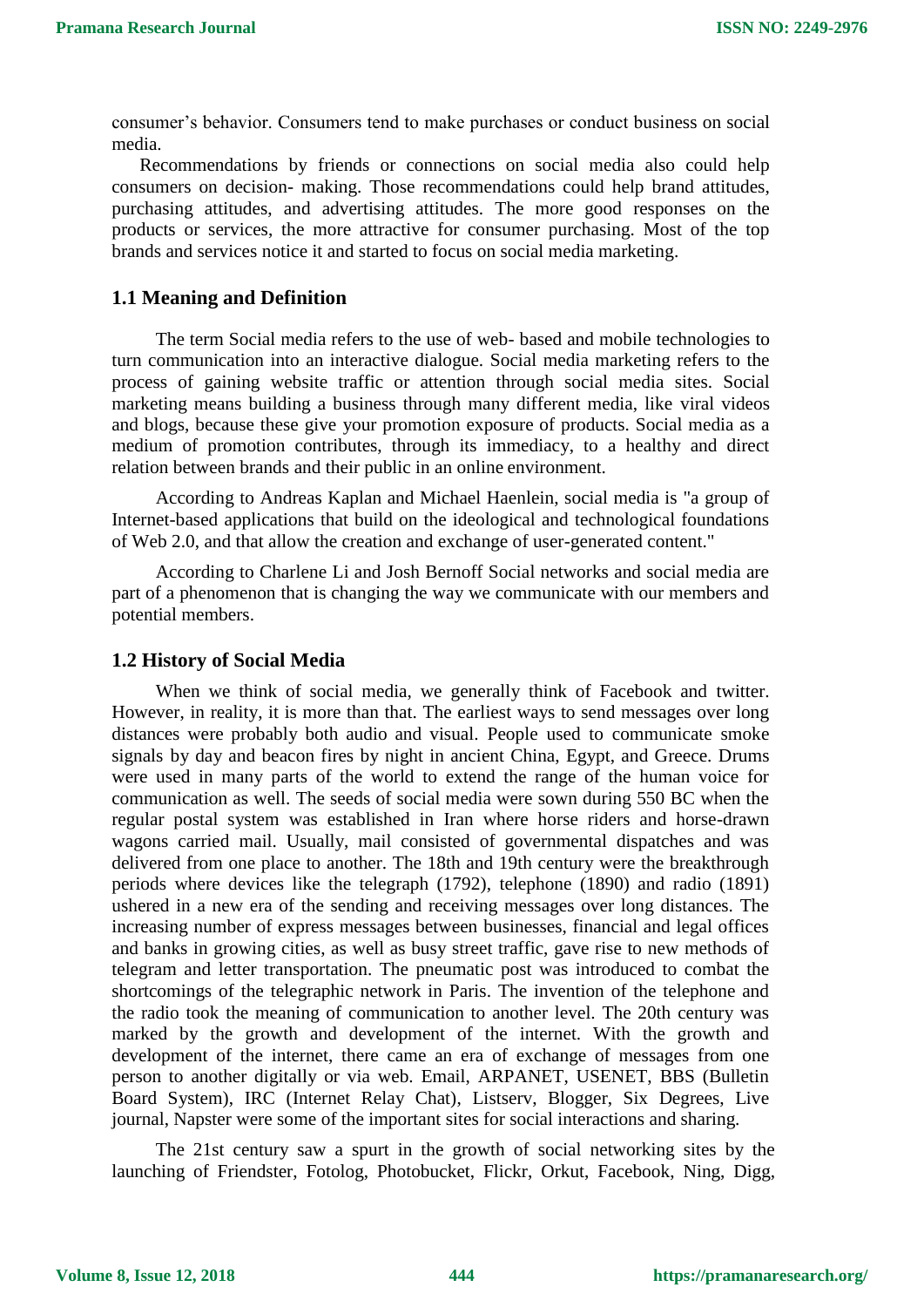Twitter, Netlog, Youtube etc. Social media has come a long way since the days of the telegraph and even the more recent days of Internet relay chats (IRC), and it continues to evolve. In the last few years, social media has become a convention of the online landscape. Major social networks and social media websites make changes and improvements on a fairly regular basis, so it's sure to keep evolving in coming years. The following figure explains the History of Social Media.

# **2. Literature Review**

The influence of social media on buying behavior can be in any services or products. Quality, brand, advertising or price could affect consumer decision-making. In 2003, Western Kentucky University used a sample of 249 consumers' purchases to analyze the type of product purchased and the cost of the item. The results of this research present that consumers are buying either inexpensive or expensive items and are doing so based on recommendations from social media by their contacts or friends on social media (Forbes & Vespoli, 2013). Marketers could consider that social media does influence buying behavior. According to the recommendations on purchases, 59% of all respondents were using Facebook as their social media tool when they received a product recommendation. Thirty-seven percent of all users were using Twitter. From these results, social media has influenced their buying behavior.

The relationship between social media and consumer decision-making present that social media affects advertising attitudes, brand attitudes, and purchasing intentions of the consumer. It will not necessarily affect consumer's decision-making but might possess a mediating effect (Taining, 2012). Social media can build brand attitudes that affect buying behavior. The good image of brand or product can lead the consumer to make the decision on their purchases. When consumer's friend on social media shares or recommends services or products on their social media, it affects brand attitude and influences their decision- making. Yet, advertising on social media, which is provided by commercial sources affect both consumer brand attitudes and purchasing intention (Yang, 2012). From that information, it helps marketers plan their marketing strategies. Many marketers use social media for marketing campaigns. It is the easy way to communicate with consumers; also it is inexpensive to advertise their brands or services.

Social media is not only for advertising, but it can also be a tool for brands or services to connect with their consumers. Another study shows that social media allows consumers and prospective consumers to communicate directly to a brand representative. Since most consumers are using the social media as the tool to search and purchase items, brands or services use this advantage to advertise their products. The online consumer is a booming market worldwide, however, it is giving a globalized level of segmentation cross- culturally (Vinerean, Cetina & Tichindelean, 2013). If they have some problems on products or services, consumers could reach the company via social media, which is an easy way to connect and contact with them. Companies are challenged by how they chose to react to comments or responses on social media. Their reactions and responses can build strong brand images and get more consumers to purchase products or services. When a consumer wants to make the decision on the product, every single detail could be an influence to their decision-making.

Consumer motives for engaging in social media provide insights into consumers' activities. Consumers have three main gratifications or motives for using the Internet as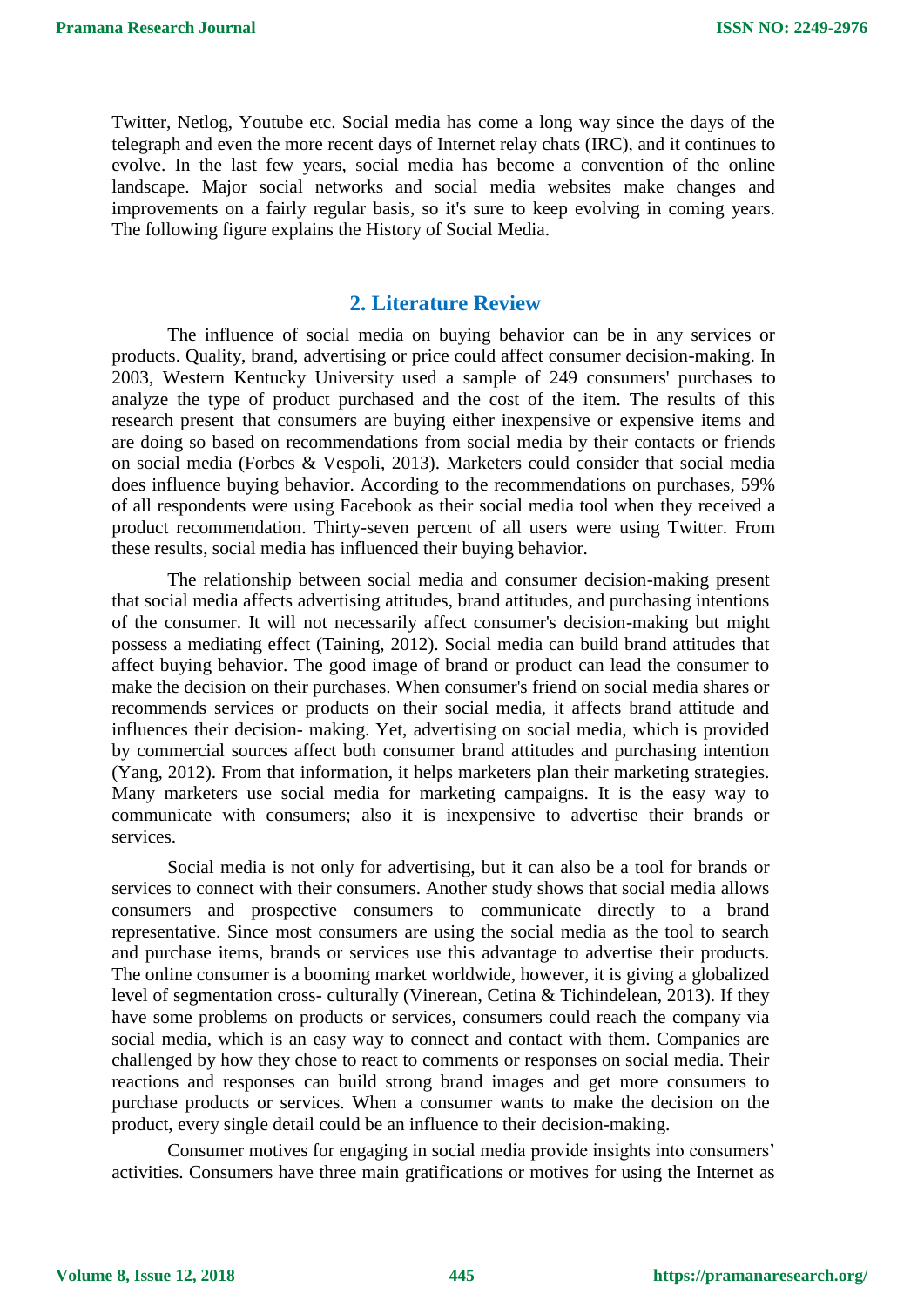a medium, namely, information, entertainment, and social aspects (Heinonen, 2011). The motivation is in two main groups: rational motives, such as knowledge-sharing and advocacy, and emotional motives, such as social connection and self-expression (Krishnamurthy & Dou, 2008). Consumers' activities in social media have been found based on consumers' conduct online. Nowadays consumers are using the Internet as their tools to achieve their motivations. Their motivation could be connected to their old friends, business, or reviews to support their decision-making. Reviews on social media become second-hand resources to support consumer's decision-making because they want they want value for their dollar. Reviews on social media not only affect too expensive items but also inexpensive items as well. People can see the reviews on cosmetics, books, cars, hotels, or even nail polishes. Those reviews can motivate purchases or support consumer's decision-making by making it more reasonable to spend the money on it.

Social media does not only affect consumers' decision-making on products or services but also it helps in other fields of studies or careers such as political or juror impartiality and fair trials too. In the context of the justice system, the easily accessible nature of the Internet has resulted in jurors having the ability to consult an online social media source in order to aid their decision-making and deliberations (Simpler, 2012). Social media helps juror to broadcast their options about the ongoing court. Jurors find some advantages of information or any evidence that can support their decision and help them making their decision. Twitter is the most important for sharing news, and information, which is up-to-date.

This information may not be confirmed that it is true or not true but at least it will give the jurors the idea and know what other people think about the case. Today researchers have found that social media helps jurors to have a wide-open vision of the case and can also influence the juror's decision making (Simpler, 2012).

Another study examined the effect of social media on a person's decision-making by sharing health information on news and social media. The study observed the coverage of influenza vaccination on Dutch news sites and social media websites. Dutch news sites and social media websites were promoting the campaigns of influenza vaccine during February,March, and April 2012. From this study, the results showed that news media and social media give different tones in messages. News media reports tended to be more objective and non-judgmental, while social media more critical of behaviors of Internet users and may influence the success of vaccination campaigns and recommendations made by health authorities (Lehmann, Ruiter & Kok, 2013). However, this study concludes that it was the first step in e- Health announcements. People tend to respond to the news on social media more than news media. It is attractive and influences people on their decision- making due to the Internet and might be an important source of health information.

Since people can't try travel-related products and services before they consume them, dynamic processes with various amounts and types of information sources have been used (Fodness, & Murray, 1977). Many studies have found that many travelers used social media as a guideline for their trip. Reviews of places, hotels, transportation, food, or restaurants could have large effects on traveler's decisions. Travel organizations and businesses have used social media as a communication tool for their audience by posting travel information; uploading photos, warnings, advice, or sharing personal traveler reviews. Those things can influence trip's decisions and even create future trip destination impressions.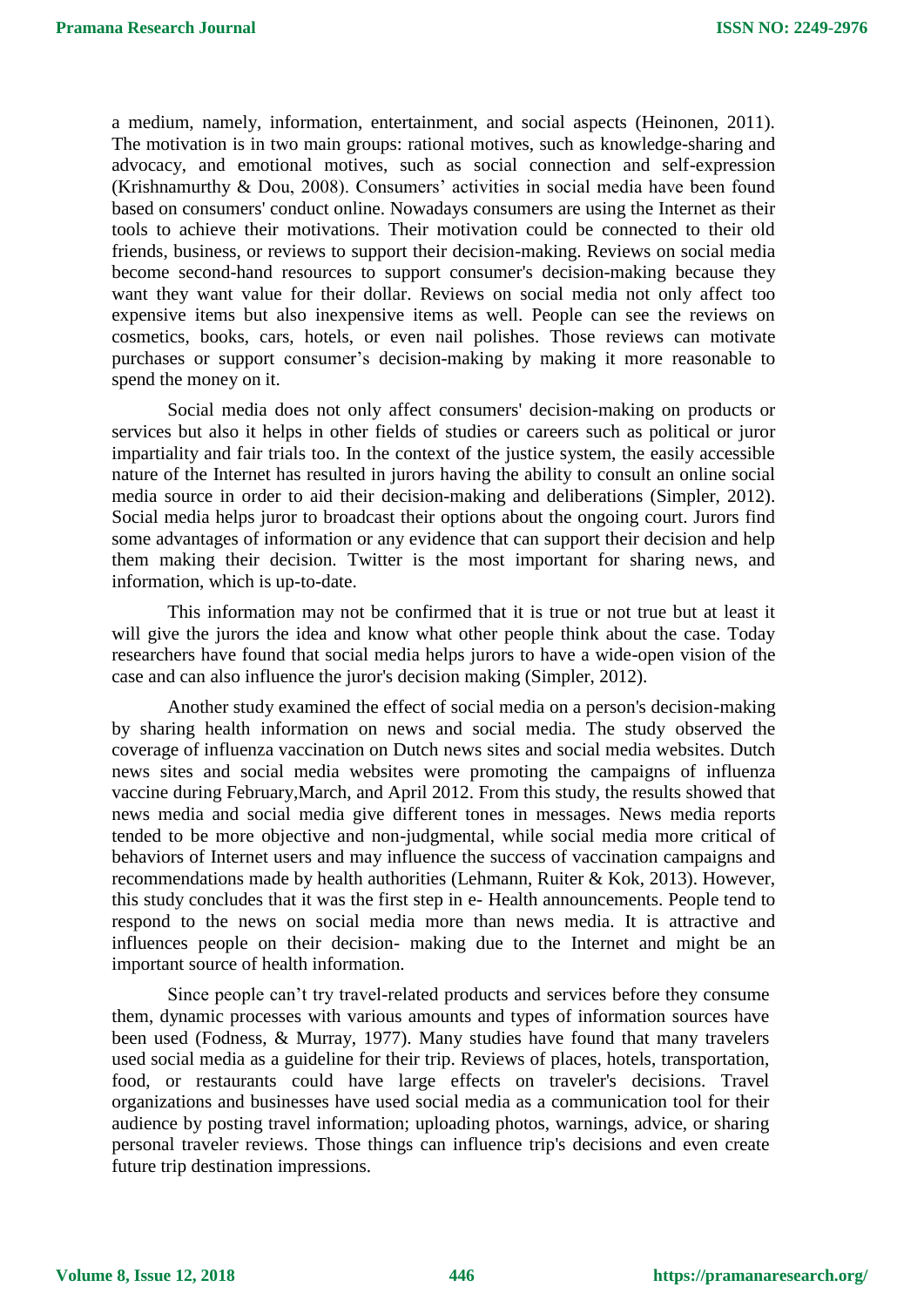Fifty-eight percent of U.S. online travel used ratings for their travel information: 49% of them checked reviews and recommendations: 18% used photos and friends' social network sites: 12% read blogs: and 5%watched videos (eMarketer, 2007). Venkatesh, Speir, and Morris (2002) showed the theory of social influence affected person's decision-making. People participating in social media activities are usually in communities and appear to be socially influenced by the community group members. Social influence is defined as the degree to which a person believes that person to perform a particular behavior (Venkatesh, Speir, & Morris, 2002). From the social theory, it shows the support of the idea that social media has become a key influence in a person's decision-making process, they need confirmation on what they decide is the best.

# **3. Why is social media marketing needed?**

Social media does help get the word out First and foremost social media does, in fact, help get the word out about the business. But even more important than the exposure it provides the opportunity to an organization and it provides to grow the relationships with that target audience. Facebook Fans, Twitter followers, and LinkedIn connections are people who know the organization, have likely done business with in the past, and will be most likely to tell their friends about the organization. Social media allows concern to strengthen relationships with these connections through social engagement. And because that engagement is easily visible to the connections of current fans and followers, social media can introduce the business to a whole new audience and enable to reach your next great customer.

#### **3.1 Social media is popular**

It needs to be a dedicated reader of tech blogs or an expert in online marketing to know that social media is really popular among consumers. With more than 1 billion (yes, 1 billion) people on Facebook, 200 million people on Twitter, and 200 million more on LinkedIn social media will touch nearly every customer that walks through the door. For most small businesses, Facebook is the jumping-off point for getting started with social media marketing. With its extensive reach and dynamic functionality, there are very few businesses that couldn't benefit from having a presence on Facebook. And starting there will make it easier when they want to try something new.

#### **3.2 Social media sites are free**

There's no catch getting started on social media is completely free. Facebook, Twitter, and LinkedIn all offer free accounts to users and businesses and signing up won't require anything more than an email address. Some sites like LinkedIn do offer paid accounts with features that are targeted at more advanced users, but for the purposes of getting started, there's no upfront cost for most of the social networks.

#### **3.3 Social media reaches all ages and demographics**

Social media has really broken down all of the age barriers that once accompanied the ways people thought about social media.

#### **3.4 Social media encourages two-way communication**

There is no marketing tool available to small businesses today that provide the type of two-way communication that comes with using social media. It has the power to take any of the feedback may receive from using a tool like an email marketing and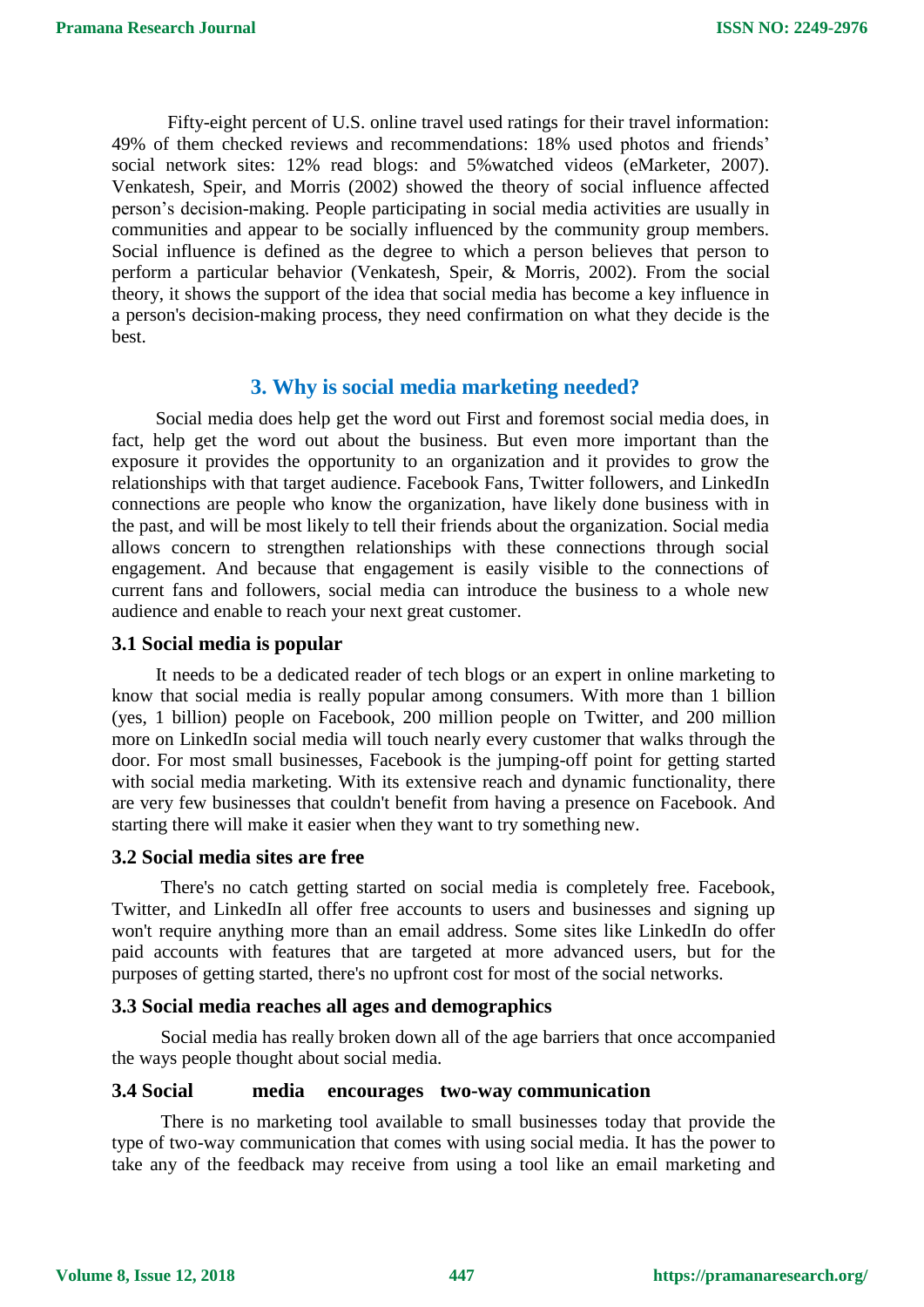supercharge it letting customers share their thoughts, questions, and ideas quickly and publicly without having to take the time to write an entire email.Social media is perfect for customer service

Providing stellar customer service is likely already a top priority for small business. But along with the two-way communication that social media provides, it also offers a unique opportunity to step up the customer service game and provide instant gratification to target audience. This will allow you to showcase just how much care about providing a memorable experience and will ensure that no customer inquiry goes unnoticed. And by monitoring social media for customer feedback and offering a response, it really helps to drive real business results.

# **3.5 Social Media Can Make a Big Difference for Your Email Marketing**

Social media has completely changed the game when it comes to how small businesses think of email marketing. Sharing email newsletter across social networks can open content up to a whole new audience and finally generate the type of buzz have been looking for. Together, these powerful tools have reshaped the marketing landscape and have really leveled the playing field for small businesses trying to better connect with current customers and reach new audiences for their business. Sharing your email newsletter across your social networks can open content up to a whole new audience.

# **4. Benefits of Social Media Marketing**

The benefits to marketing via social networks are numerous and largely gained at a very low cost. Through social networks, the company can:

- 1. Increase product and brand awareness
- 2. Increase web traffic
- 3. Increase customer loyalty
- 4. Increase success of new product launches

## **4.1 Increase Product & Brand Awareness**

Marketing on social networking sites will increase awareness by increasing the online presence of your products and brand. When the company creates a group or organizes a promotion on a social networking site, the members are reminded of your brand and website with every interaction. Since the customers are deciding what groups they want to join and what information they want to receive, this information is usually positively received.

## **4.2 Increase Web Traffic**

Communications, recommendations, and other postings on social networking sites often contain web links. If the company is mentioned and a link is included, these postings drive traffic to your site, increasing brand and product awareness. Due to the makeup of social networking sites, these links are naturally targeted to potential customers that are interested in the company, products, or services.

## **4.3 Increase Customer Loyalty**

If done correctly, promoting the company or products by building a social network can greatly enhance customer loyalty. If the participation of the company is consistent and honest, adds value by supplying useful content, and appears personal, it will greatly enhance company s reputation while building trust and credibility. Offer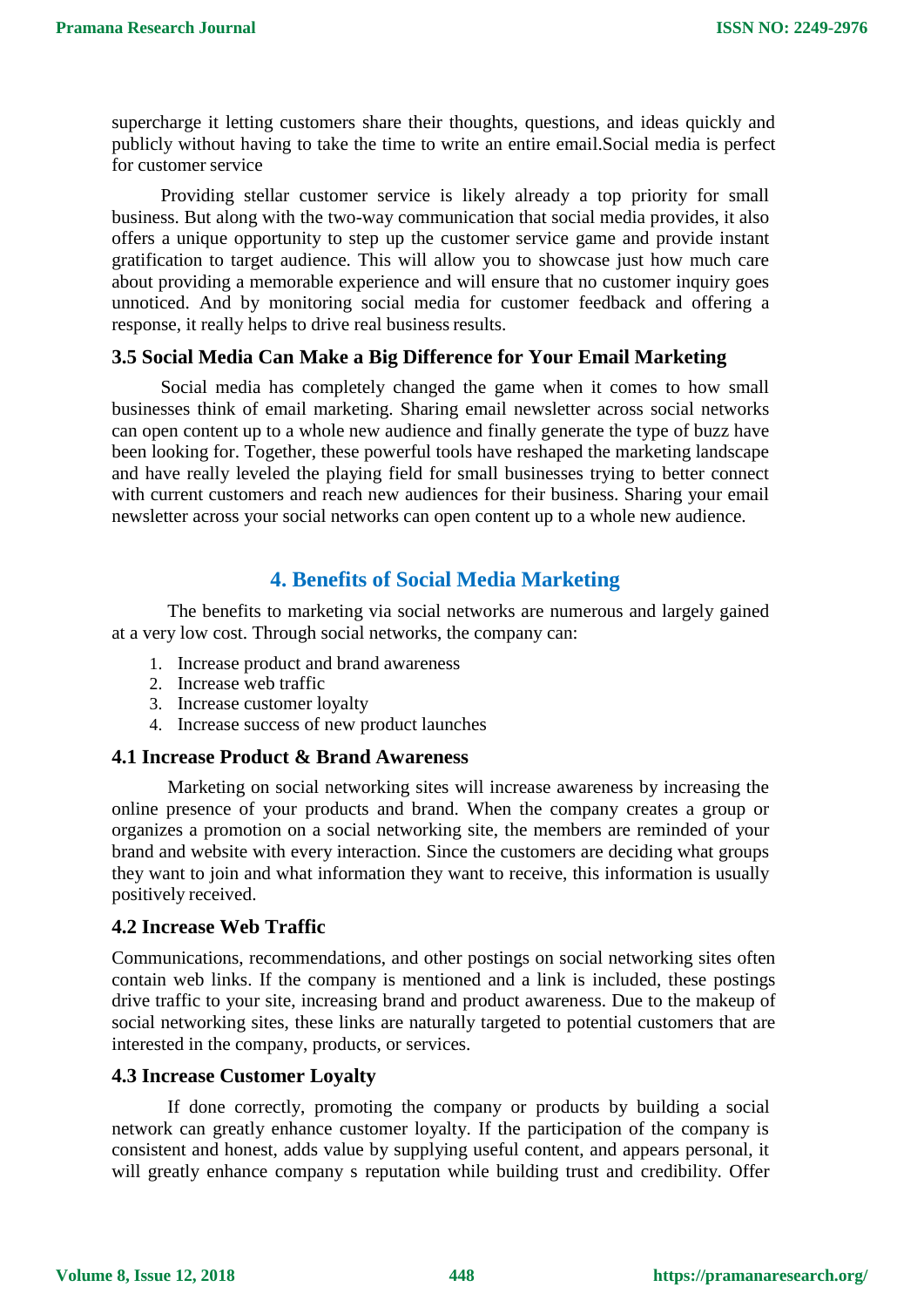help first, and promote products only when asked and when appropriate; otherwise, your attempts could be considered spam

# **4.4 Increase Success of New Product Launches**

Social networks provide a unique opportunity to survey the relevant community on their products wants and needs. The community can guide and participate in the product development process. Giving them a voice in the process can increase loyalty and guarantee success when a new product is launched. Users of social networking sites profile themselves upon joining a network. These profiles can be very detailed, and their purpose is to help the user connect with others who share similar interests and activities. The profiles contain, not only basic information about the user, but also information on their education, areas of technical expertise, publications, memberships in other groups, geographic location, and job position (among other information). For marketers, this information is invaluable as it can be used to develop highly targeted marketing messages.

# **5. Methods of Social Network Marketing**

Social media marketing is popularly called as Internet marketing. Today people can find many ways for internet marketing. Many people who enter this online marketing are less worried because of its guaranteed success. The Internet attracts many business people to promote their business online. Social network marketing is grown to such a height that today many people can't earn without it. Some of the most recognized network marketing tools are Facebook, MySpace, Twitter and LinkedIn. Twitter became the regular place for people who have newly entered the field of social network marketing.

There are some most popular methods of social network marketing:

#### **5.1 Blogging**

When the person starts blogging or posting data about any product, later it can become big business via the blog. Websites and blogs are most powerful tools for social network marketing when matched with other networking tools. A blog is an amazing tool which provides many other facilities in addition to just marketing business. It also helps to communicate with other clients in case of any problems. Very effective can be to combine social media with article marketing and blogging, for example, creating links back to landing pages and get maximum exposure for products. There are many article directories that allow for free article submission. Each article should be unique. Blogging is also very popular for creating the brand. As with anything, it is important to make sure that brand stands out from the rest.

#### **5.2 Personal website or blog**

It is important to have private which will help clients to know about the company and it will make them clear that the company has a serious business and help to make huge revenue via online marketing.

#### **5.3 Article selling**

*It i*s also best and cheap internet marketing method. It is a mode of advertising trade just by writing articles and attracting an endless number of users across the world.